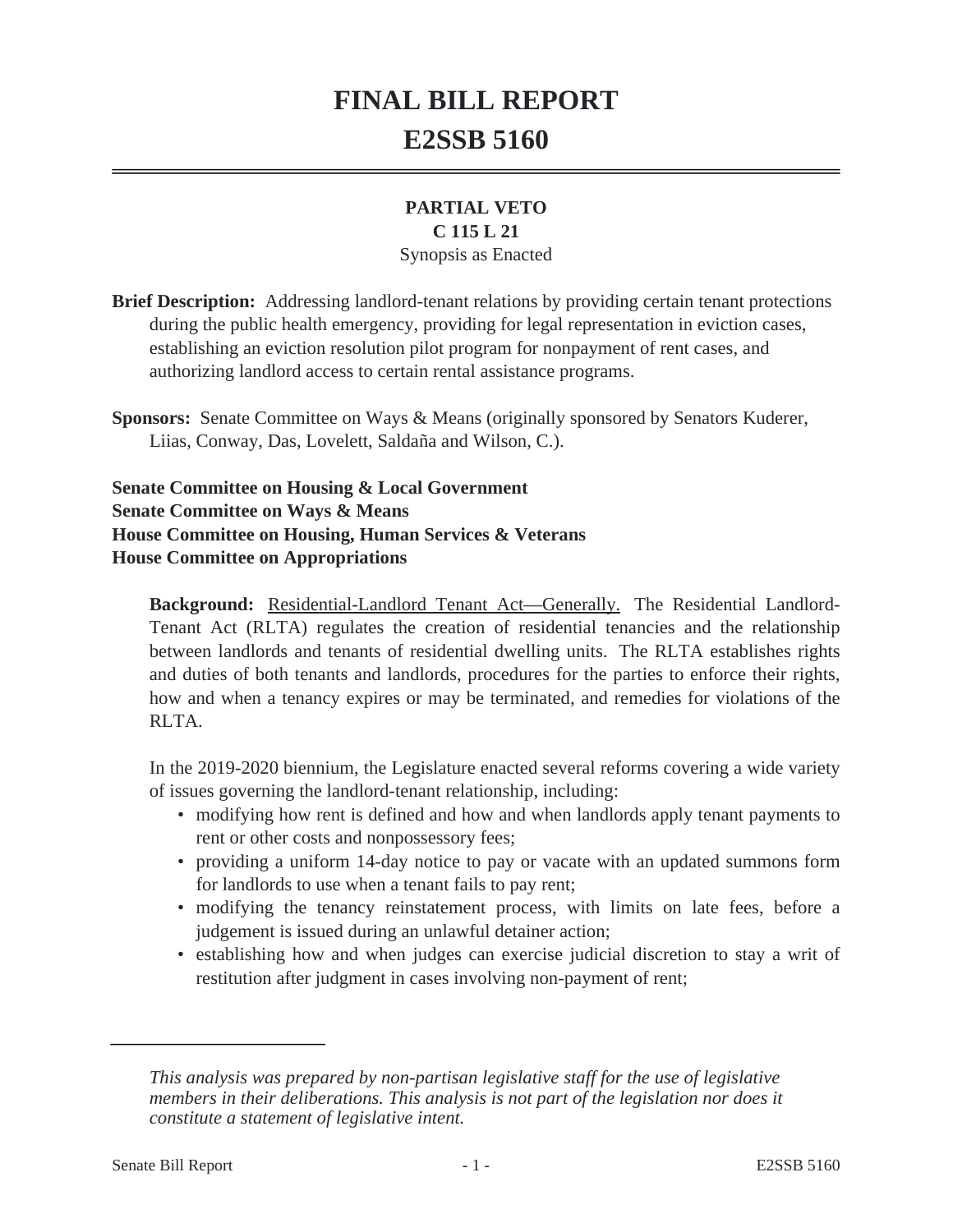- prohibiting access to such judicial discretion if a tenant is issued three 14-day notices to pay or vacate within the prior 12-month period; and
- requiring landlords to accept any pledge of emergency rental assistance funds provided to the tenant from a governmental or nonprofit entity before the notice to pay or vacate for nonpayment of rent expires, and to suspend any court action for seven court days after they provide necessary payment information to the nonprofit or governmental entity to allow for payment of the assistance funds.

Governor's Eviction Moratorium. On March 18, 2020, Governor Inslee issued Proclamation 20-19 to prohibit a number of activities related to evictions by all residential landlords operating residential rental property in the state. Since then, the Governor has issued multiple extensions of the eviction moratorium with the current variation, Proclamation 20-19.6, set to expire June 30, 2021.

The eviction moratorium prohibits residential landlords, manufactured housing community landlords, property managers, and property owners from:

- serving or enforcing, or threatening to serve or enforce, any notice requiring a resident to vacate any dwelling or parcel of land occupied as a dwelling, including an eviction notice, notice to pay or vacate, notice of unlawful detainer, notice of termination of rental, or notice to comply or vacate, as applied to tenancies or other housing arrangements, such as hotel/motel or camping area stays of more than 14 days, that have expired or that will expire during the moratorium's effective period; and
- seeking or enforcing, or threatening to seek or enforce, judicial eviction orders involving any dwelling or parcel of land occupied as a dwelling, unless, as applied to both circumstances:
	- 1. an affidavit to the eviction or termination of tenancy notice attests that the action is necessary to respond to a significant and immediate risk to the health, safety, or property of others created by the resident; or
	- 2. at least 60 days' written notice of the property owner's intent to personally occupy the premises as a primary residence or sell the property is provided to the tenant by affidavit signed under penalty of perjury.

The current moratorium also prohibits landlords from:

- assessing, or threatening to assess, late fees for the nonpayment or late payment of rent or other charges as of February 29, 2020;
- retaliating against individuals for invoking their rights or protections under the moratorium or any other state or federal law providing rights or protections for residential dwellings, with the exception for landlords to engage in reasonable communications with tenants to explore repayment plans;
- assessing, or threatening to assess, rent or other charges for any period during which the resident's access to, or occupancy of, the dwelling was prevented as a result of COVID-19; and
- treating any unpaid rent or other charges as an enforceable debt or obligation that is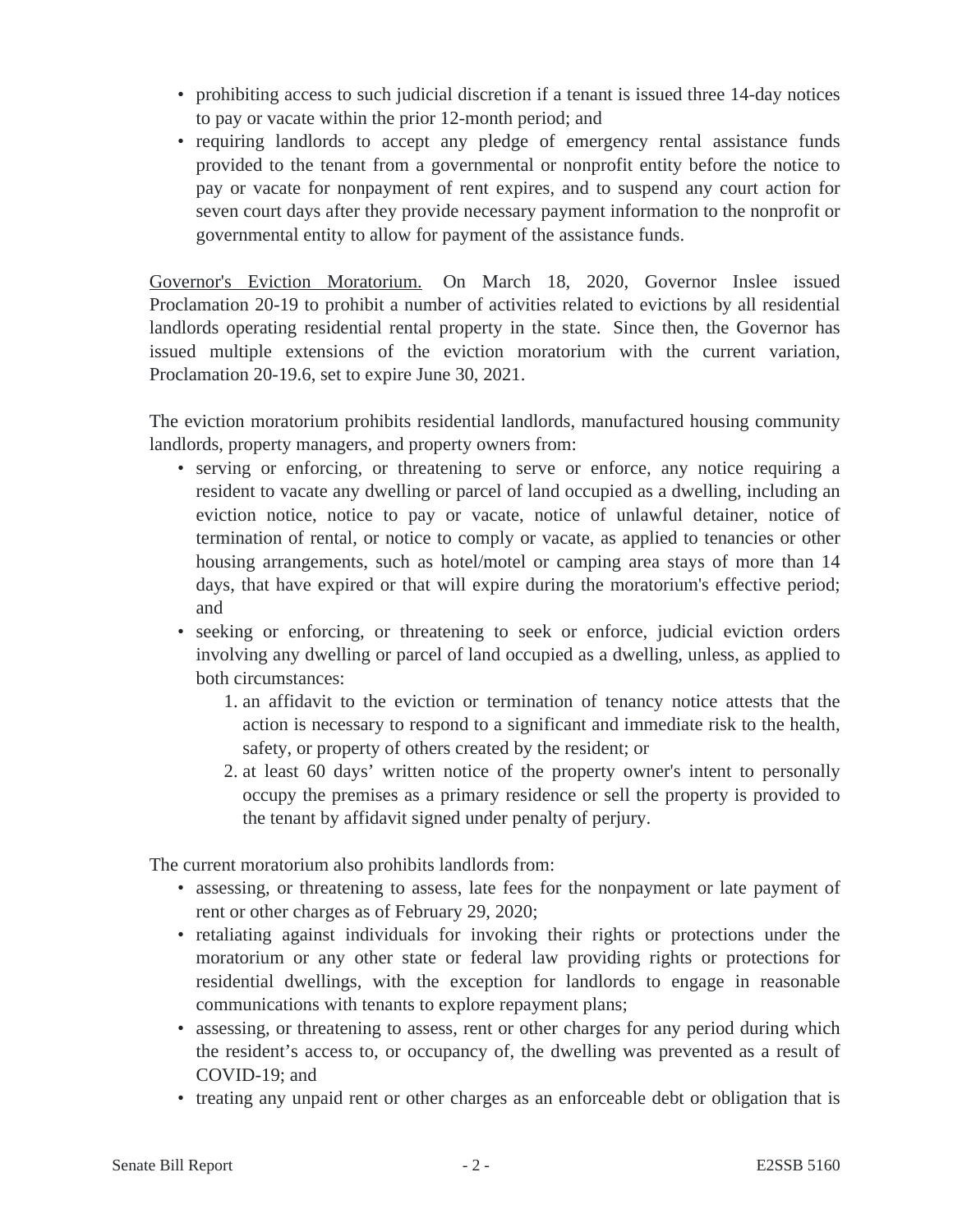owing or collectable, when nonpayment of rent or other charges resulted from COVID-19 and occurred on or after February 29, 2020, including attempts to collect, or threats to collect, through a collection agency, by filing an unlawful detainer or other judicial action, withholding any portion of a security deposit, billing or invoicing, reporting to credit bureaus, or by any other means, with the exception for a landlord who demonstrates by a preponderance of the evidence to a court that the resident was offered, and refused or failed to comply with, a repayment plan that was reasonable based on the individual financial, health, and other circumstances of that resident.

A failure to provide a reasonable repayment plan under the moratorium is a defense to any lawsuit or other attempts to collect. A landlord may engage in customary and routine communications with residents of a dwelling or parcel of land occupied as a dwelling. Within these communications, landlords may provide information to residents regarding financial resources, including coordinating with residents to apply for state or other rental assistance programs, and information on how to engage with them in discussions regarding reasonable repayment plans.

The moratorium also strongly encourages landlords and tenants to access services offered at existing dispute resolution centers to come to agreement on payment and repayment solutions.

Eviction Resolution Pilot Program. On September 9, 2020, the Washington Supreme Court issued Order No. 25700-B-639 authorizing an eviction resolution program (ERP) in the superior courts.

Six counties were chosen to participate in the ERP pilot. Each ERP operates in accordance with the court enabling order and a standing order of the local superior court. These orders require landlords to undertake efforts to engage tenants in pre-filing resolution efforts, including direct negotiation, facilitated conciliation services, and, upon agreement of both parties, formal mediation provided by the participating dispute resolution center (DRC). Eligible cases are those where non-payment of rent or non-compliance with previously agreed-upon payment plans are the primary reason for the decision to evict.

The stated objective of the ERP is to:

- bring all parties to the table with the assistance of qualified and trained eviction resolution specialists (specialists);
- explore the amount of rent arrears, the current and prospective circumstances of the tenant, the availability of rent and other assistance to cure or partially cure the arrearage; and
- discover a range of other terms that might resolve the matter in a way that allows the tenant to retain housing and avoid the need for filing an unlawful detainer action.

The ERP is a two-step process. Along with a rent due notice or letter, a landlord will send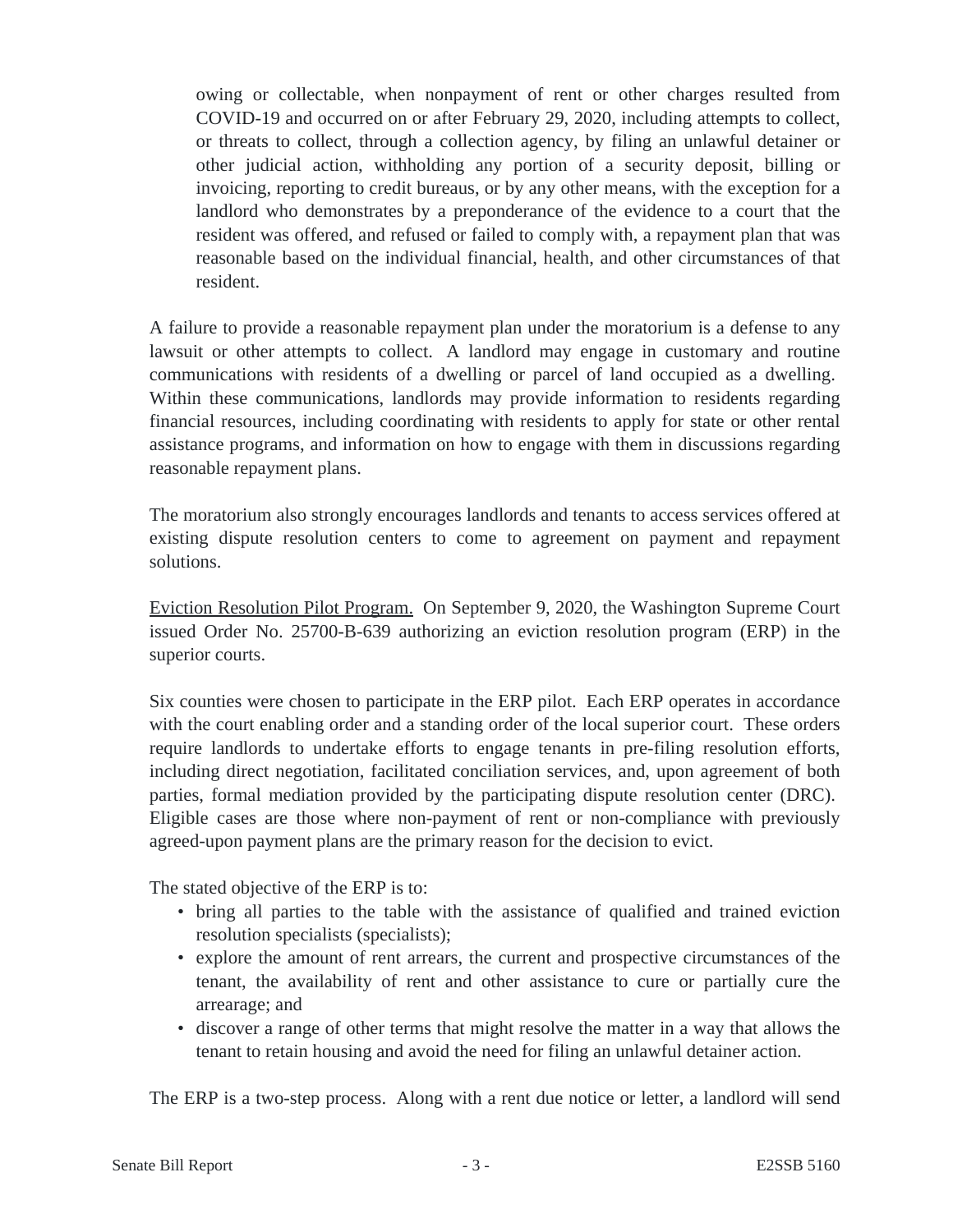notice number one, a request for a formal first meeting involving the two parties and DRC staff. Notice number one also includes contact information of the participating DRC, rental assistance resources, and the county tenant attorneys. Upon receipt of the rent due notice and notice number one, the tenant has 14 days to voluntarily engage in the process. If the tenant does not respond to the initial contact, the landlord sends the tenant notice number 2, which is another request to engage in the ERP program. The tenant has ten days to respond to this second contact and the landlord sends a copy of notice number 2 to the participating DRC.

Once a landlord and tenant voluntarily enter into the ERP process, specialists will work with both parties and external partners to resolve the issue of non-payment and future payments. If resolution cannot be achieved, formal mediation will be offered to the landlords and tenants at no cost.

The ERP process can be initiated by either the landlord or the tenant without service of a 14-day notice. If the tenant initiates or responds to a notice, the landlord is obligated to participate in the process. Once the Governor's eviction moratorium and any of its amendments or extensions expire, the ERP will require landlords to engage in pre-litigation conciliation efforts prior to filing an unlawful detainer action.

Legal Representation for Indigent Persons. Both the federal and state constitutions contain guarantees of the right to legal representation for an accused person in a criminal prosecution. Court decisions at both the federal and state levels have construed these provisions to require public funding of indigent legal representation in criminal prosecutions in which the accused's liberty is at stake. Statutes and court decisions have also extended the right to publicly funded counsel to other cases, such as involuntary commitments, dependencies, and juvenile cases. A determination of indigence is to be made for any person requesting the appointment of counsel in a criminal, juvenile, involuntary commitment, dependency, or other case in which the right to counsel attaches. The indigent defense services law defines an indigent person as one who:

- receives public assistance in one of several enumerated forms;
- has been involuntarily committed to a public mental health facility;
- has an income of 125 percent or less of the federal poverty level; or
- has insufficient available funds to retain counsel.

There is no federal or state guaranteed right to legal representation for indigent tenants in unlawful detainer eviction cases. A few cities in the country implement some form of right to legal representation services for tenants, including most recently in the city of Seattle.

Office of Civil Legal Aid. The Legislature established the Office of Civil Legal Aid (OCLA) in 2005 as an independent agency in the judicial branch. OCLA is responsible for the administration and oversight of state funds that are appropriated by the Legislature to provide civil legal aid services. OCLA does not provide legal aid services directly, but contracts with attorneys to provide civil legal aid services to eligible low-income clients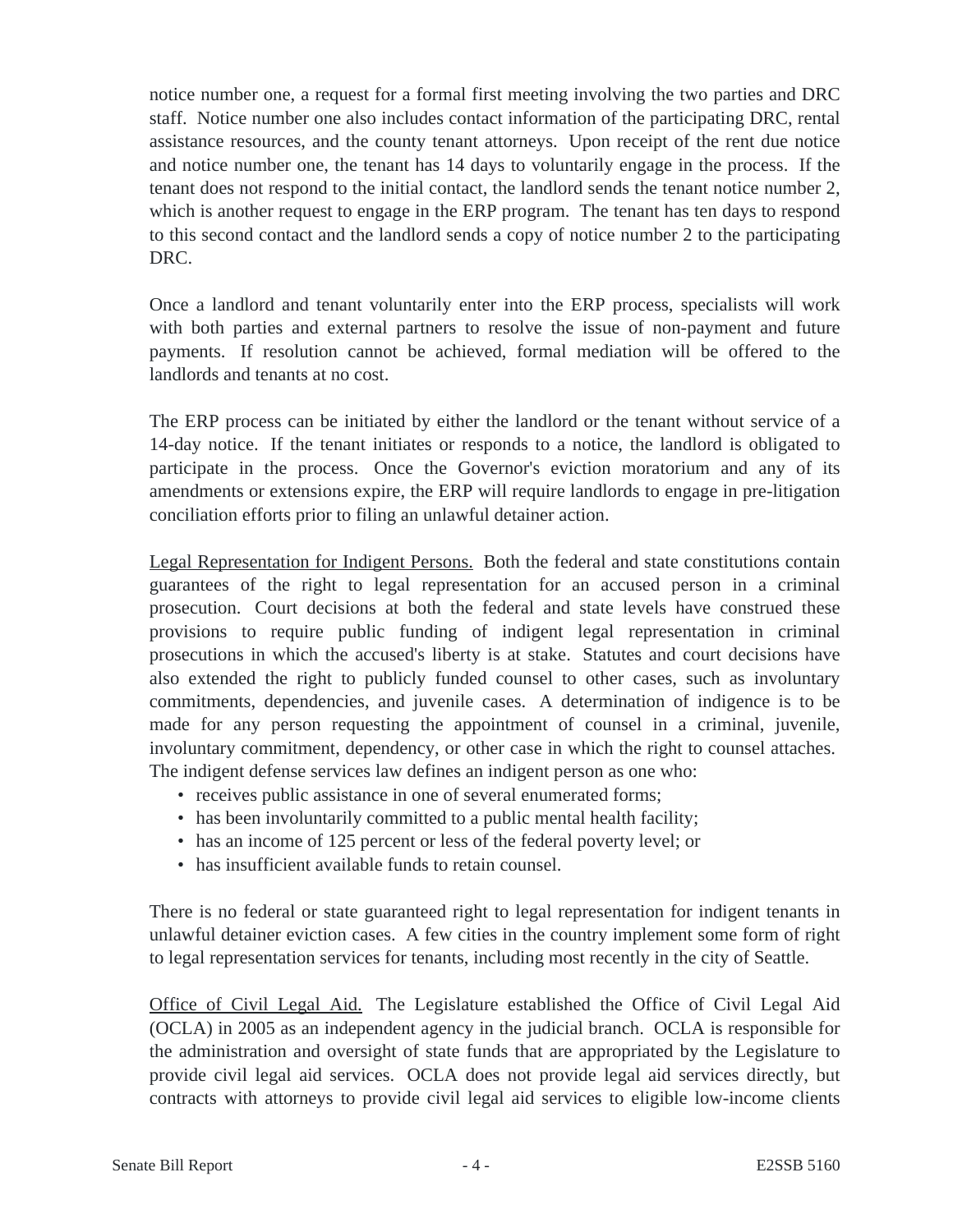throughout the state. The Northwest Justice Project is the primary statewide provider of civil legal aid services. OCLA is responsible for reporting to the legal aid oversight committee on the use of state funds for legal aid.

Manufactured/Mobile Home Landlord-Tenant Act. The Manufactured/Mobile Home Landlord-Tenant Act (MHLTA) governs the legal rights, remedies, and obligations arising from any rental agreement between a landlord and a tenant regarding a mobile home lot within a mobile home park where the tenant has no ownership interest in the property, or in the association that owns the property.

Payment of Rent Into Court Registry. The RLTA includes an additional, optional notice for landlords to use when the unlawful detainer action is based on a tenant's nonpayment of rent. If this form is also served, the tenant must either pay the amount of rent allegedly due and owing into the court registry, or file a sworn statement denying and setting forth the reasons the rent is owing. If the tenant fails to do one or the other, the landlord is entitled to obtain an immediate writ of restitution without further notice and without paying a bond. The tenant may seek a hearing on the merits and an immediate stay of the writ, but must prove to the court the landlord is not entitled to possession of the property based on certain legal or equitable defenses.

Dispute Resolution Centers. DRCs were first authorized in statute as part of the 1984 Court Improvement Act to provide forums in which persons may voluntarily participate in the resolution of disputes in an informal and less adversarial atmosphere than a judicial setting. A DRC may be created and operated by a city or county, or by a nonprofit corporation. Participation by all parties is voluntary, and services offered by a DRC must be provided without charge to the participants, or for a fee which is based upon the participant's ability to pay. DRCs handle numerous types of cases and disputes, including for landlords and tenants.

Landlord Mitigation Program. The Landlord Mitigation Program (LMP) allows landlords to seek reimbursement for claims related to landlord mitigation for renting private market rental units to low-income tenants using a housing subsidy program by submitting such claims to Commerce. The program offers up to \$1,000 in reimbursement to landlords for potentially required move-in upgrades, up to 14 days of lost rental income, and up to \$5,000 in any unpaid rent and utilities and qualifying damages caused by a tenant during the tenancy. Any landlord that has screened, approved, and offered rental housing to any applicant that will be using any form of housing subsidy program is eligible to submit a claim, except for properties operated by housing authorities.

The LMP also includes landlord claims for reimbursement in unlawful detainer cases where judicial discretion is exercised and there is an unpaid judgment for rent, late fees, attorneys' fees, and costs, including any unpaid portion of the judgment after the tenant defaults on a court ordered payment plan. This additional use of the LMP is more commonly known and referred to as the tenancy preservation program (TPP).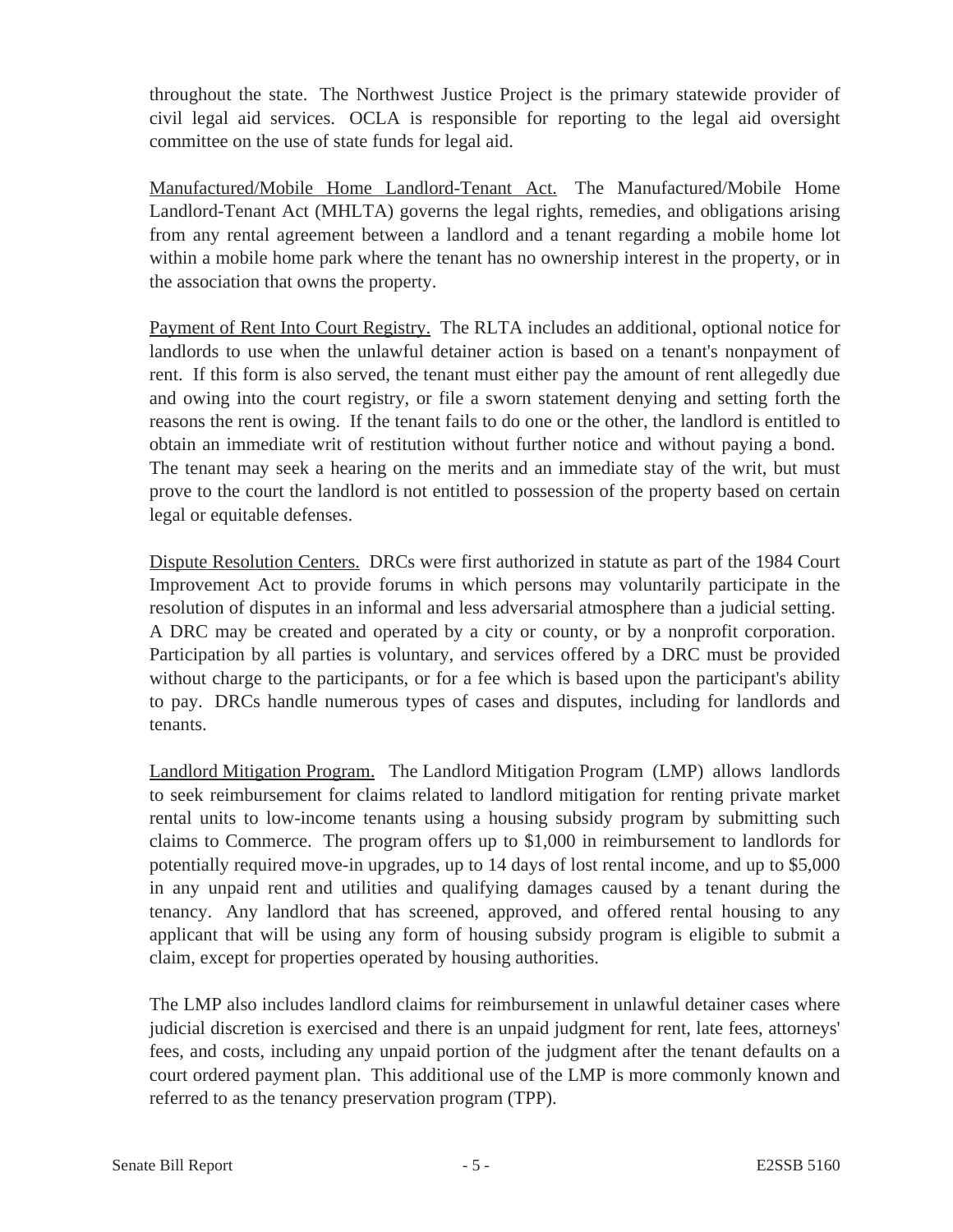**Summary:** Residential Landlord-Tenant Act—Generally. For rent accrued between March 1, 2020, and six months following expiration of the Governor's eviction moratorium:

- a landlord may not report to a prospective landlord a tenant's nonpayment of such rent or an unlawful detainer action resulting from nonpayment of such rent; and
- a prospective landlord may not take an adverse action based on a prospective tenant's nonpayment of such rent.

A landlord may not impose late fees or other charges for a tenant's nonpayment of rent that became due between March 1, 2020, and six months following the Governor's eviction moratorium.

A landlord or prospective landlord may not deny, discourage application for, or otherwise make unavailable any rental dwelling unit based on a tenant's or prospective tenant's medical history, including any prior or current exposure or infection to the COVID-19 virus. A landlord or prospective landlord may not inquire about, consider, or require disclosure of a tenant's or prospective tenant's medical records or history, unless such disclosure is necessary to evaluate a reasonable accommodation or modification request.

Any landlord or prospective landlord in violation of the aforementioned prohibitions and requirements is liable for two and one-half times the monthly rent, with court costs and attorneys' fees. The court must determine the penalty amount in order to deter future violations.

For one year following expiration of the Governor's eviction moratorium, if a tenant demonstrates an ability to pay to reinstate the tenancy through the TPP, the prohibition on a tenant from seeking relief to reinstate the tenancy if they have been provided three or more pay or vacate notices within 12 months does not apply, and any reimbursement to the landlord under the TPP may include up to three months of prospective rent to stabilize the tenancy as determined by the court.

The Governor's eviction moratorium in Proclamation 20-19.6 is declared to end on June 30, 2021. "Public health emergency" is defined as Governor Proclamation 20-05 and its amendments. "Tenant" is defined to include persons residing in transient lodging, such as hotels or motels or camping areas as primary dwellings, for 30 days or more prior to March 1, 2020. "Tenant" does not include any individual residing in a hotel or motel or camping area as their primary dwelling for more than 30 days after March 1, 2020, if the hotel or motel or camping area has provided the individual with a seven-day eviction notice, which must provide certain legal-aid resource information, and does not include occupants of homeless mitigation sites or persons entering onto land without the permission of the owner or lessor. Any local government provision of solid waste or hygiene services to unsanctioned encampments does not constitute permission to occupy land.

Repayment Plans. If a tenant has remaining unpaid rent accrued between March 1, 2020, and six months following expiration of the Governor's eviction moratorium or the end of the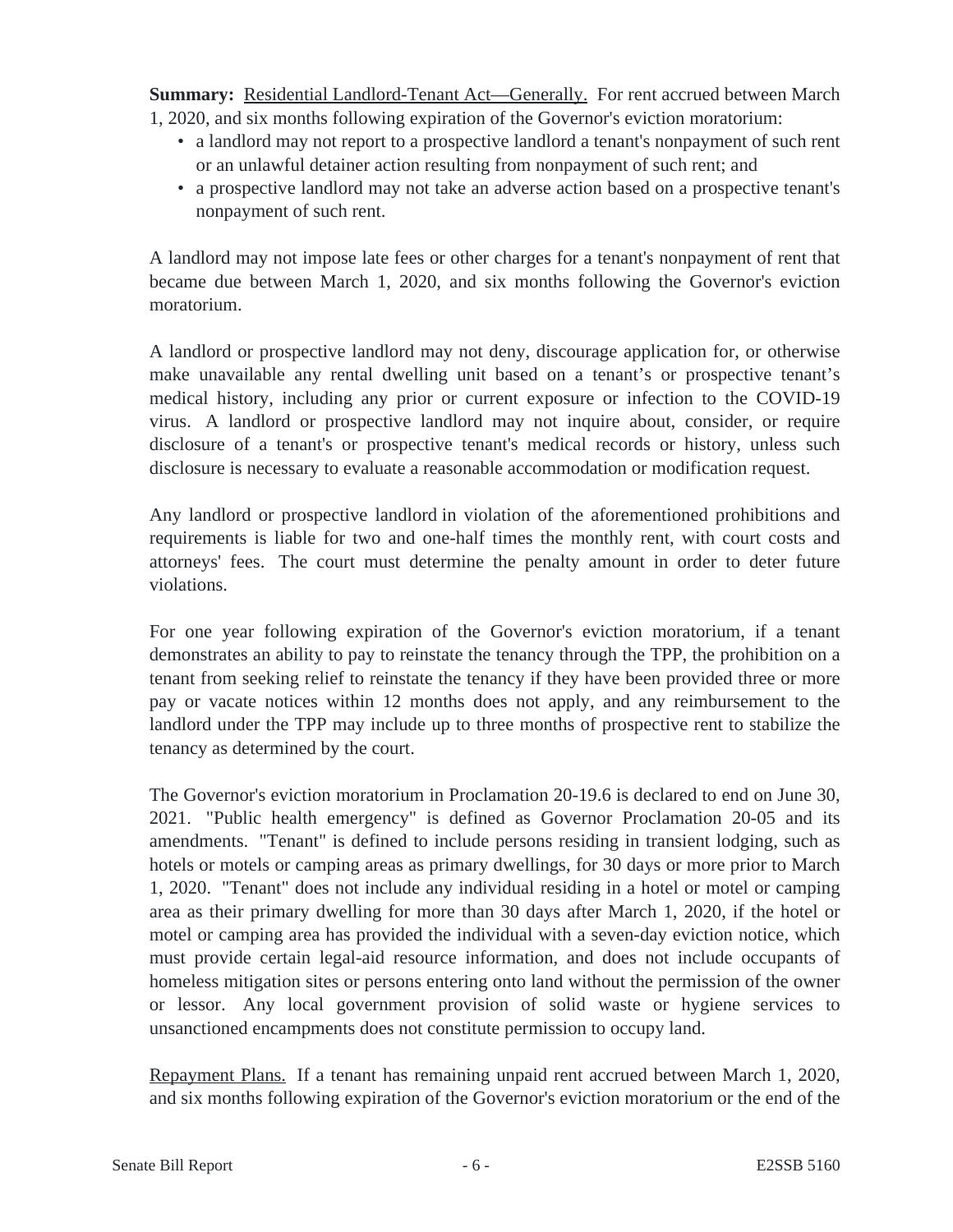public health emergency, whichever is greater, the landlord must offer tenants a reasonable schedule for repayment of the unpaid rent that does not exceed monthly payments equal to one-third of the monthly rental charges owed. If the tenant fails to accept the terms of a reasonable repayment plan within 14 days of the offer, the landlord may proceed with an unlawful detainer action subject to any requirements under the ERP. If the tenant defaults on any rent owed under a repayment plan, the landlord may apply for reimbursement from the LMP or proceed with an unlawful detainer action subject to any requirements under the ERP. During any unlawful detainer proceeding, the court must consider the tenant's circumstances, including any decreased income or increased expenses due to COVID-19, and the repayment plan terms offered during any unlawful detainer proceeding. It is a defense to an unlawful detainer action if the landlord did not offer a repayment plan. The tenant and landlord may continue to seek rental assistance to reduce or eliminate any unpaid rent balance to the extent available funds exist from public, private, or nonprofit rental assistance programs.

Any repayment plan entered into by the landlord and tenant must:

- begin no sooner than 30 days after the plan is offered;
- cover rent only and not legal fees, late fees, or other charges;
- allow for payment from any source of income, including benefits, assistance or subsidy programs, or from pledges by non-profits, churches, religious institutions, or governmental entities; and
- not include provisions or be conditioned on:
	- 1. the tenant's compliance with the rental agreement, payment of attorneys' fees, court costs, or other costs related to litigation if the tenant defaults on the agreement;
	- 2. a requirement that the tenant apply for or provide proof of receipt of governmental benefits;
	- 3. the tenant's waiver of any rights to an unlawful detainer notice or related provisions before a writ of restitution is issued.

Landlord Mitigation Program. A landlord is eligible to file a reimbursement claim under the LMP up to \$15,000 for any unpaid rent that accrued between March 1, 2020, and six months following expiration of the Governor's eviction moratorium, when the tenant being low-income or resource-limited or experiencing hardship has voluntarily vacated or abandoned the tenancy, but not if vacation is due to an unlawful detainer action based on nonpayment of such rent. A landlord is also eligible to file a reimbursement claim under the LMP up to \$15,000 for any remaining rent after the tenant defaults on a repayment plan as long as the tenancy has not been terminated at the time of reimbursement. After reimbursement under either type of claim, the landlord may not take legal action or pursue a collection action against the tenant for damages or to seek any remaining unpaid rent accrued between March 1, 2020, and six months following expiration of the Governor's eviction moratorium.

For funds deposited into the LMP account, Commerce must prioritize allowable costs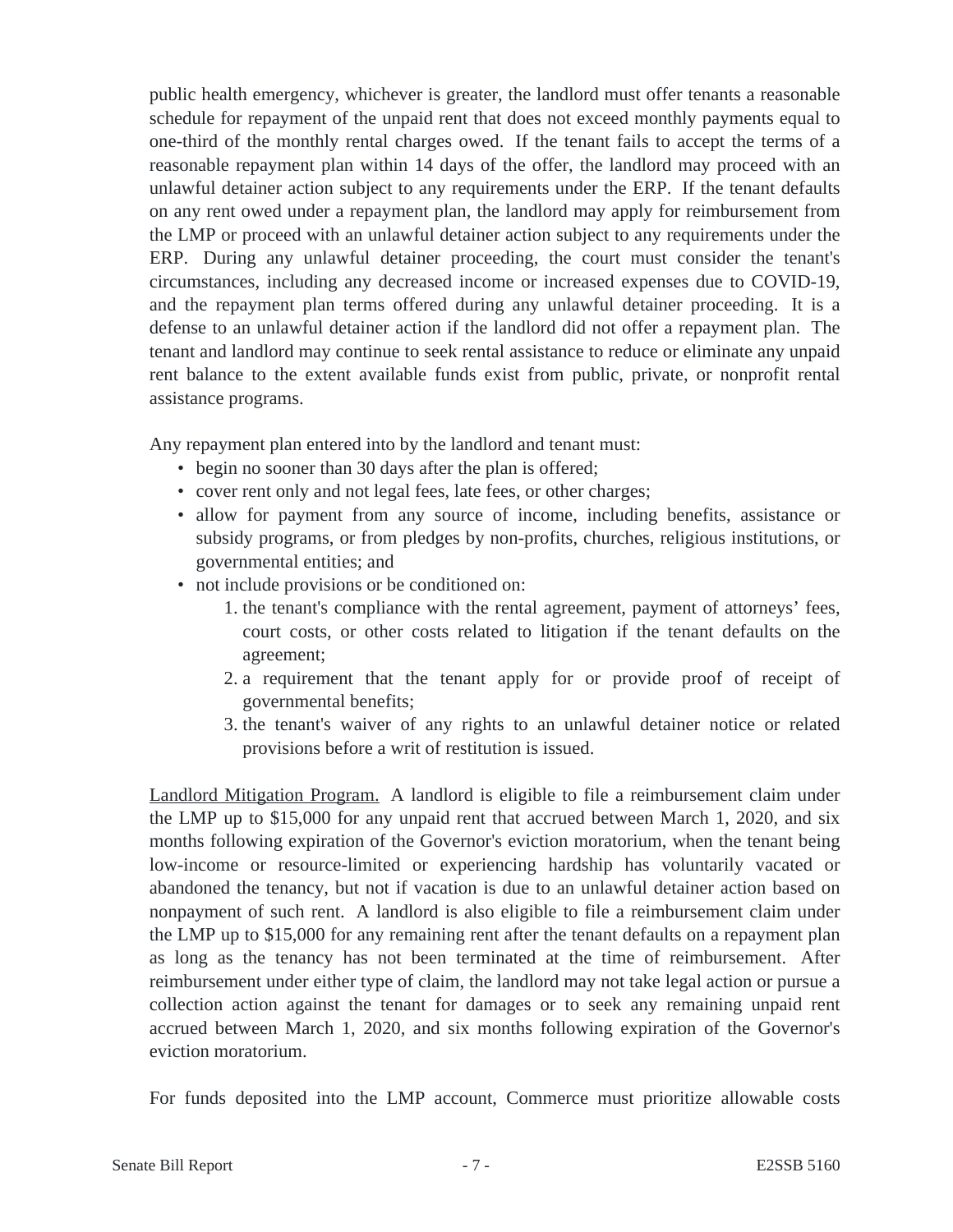related to claim reimbursements for landlord mitigation for renting private market rental units to low-income tenants using a housing subsidy program.

Eviction Resolution Pilot Program. The Administrative Office of the Courts (AOC), subject to the availability of amounts appropriated, must contract with DRCs within or serving each county to establish a two-year, statewide court-based ERP operated in accordance with Washington Supreme Court order 25700-B-639 and any standing judicial order of the individual superior court. The ERP must be used to facilitate the resolution of nonpayment of rent cases between a landlord and tenant before the landlord files an unlawful detainer action. Before filing an unlawful detainer action for nonpayment of rent, the landlord must provide a 14-day pay or vacate notice and an additional notice to the tenant informing them of the ERP. The landlord must retain proof of service or mailing of the additional notice. The additional notice to the tenant must provide at least the following information regarding the ERP:

- contact information for the local DRC;
- contact information for the county's housing justice project or, if none, a statewide organization providing housing advocacy services for low-income residents;
- the following statement: "The Washington State Office of the Attorney General has this notice in multiple languages on its website. You will also find information there on how to find a lawyer or advocate at low or no cost and any available resources to help you pay your rent. Alternatively, you may find additional information to help you at http://www.washingtonlawhelp.org";
- the name and contact information of the landlord, the landlord's attorney, if any, and the tenant; and
- the following statement: "Failure to respond to this notice within 14 days may result in the filing of a summons and complaint for an unlawful detainer action with the court."

At the time of service or mailing of the pay or vacate notice and additional notice to the tenant, a landlord must also send copies of these notices to the local DRC serving the area where the property is located.

The AOC may also establish and produce other notice forms and requirements necessary to implement the ERP. A landlord must secure a certification of participation with the ERP by the appropriate DRC before an unlawful detainer action for nonpayment of rent may be heard by the court.

Any superior court, in collaboration with the DRC located within or serving the same county, participating in the ERP must report annually to the AOC beginning January 1, 2022, until January 1, 2023, on the following:

- the number of unlawful detainer actions for nonpayment of rent that were subject to program requirements;
- the number of referrals made to DRCs;
- the number of nonpayment of rent cases resolved by the ERP;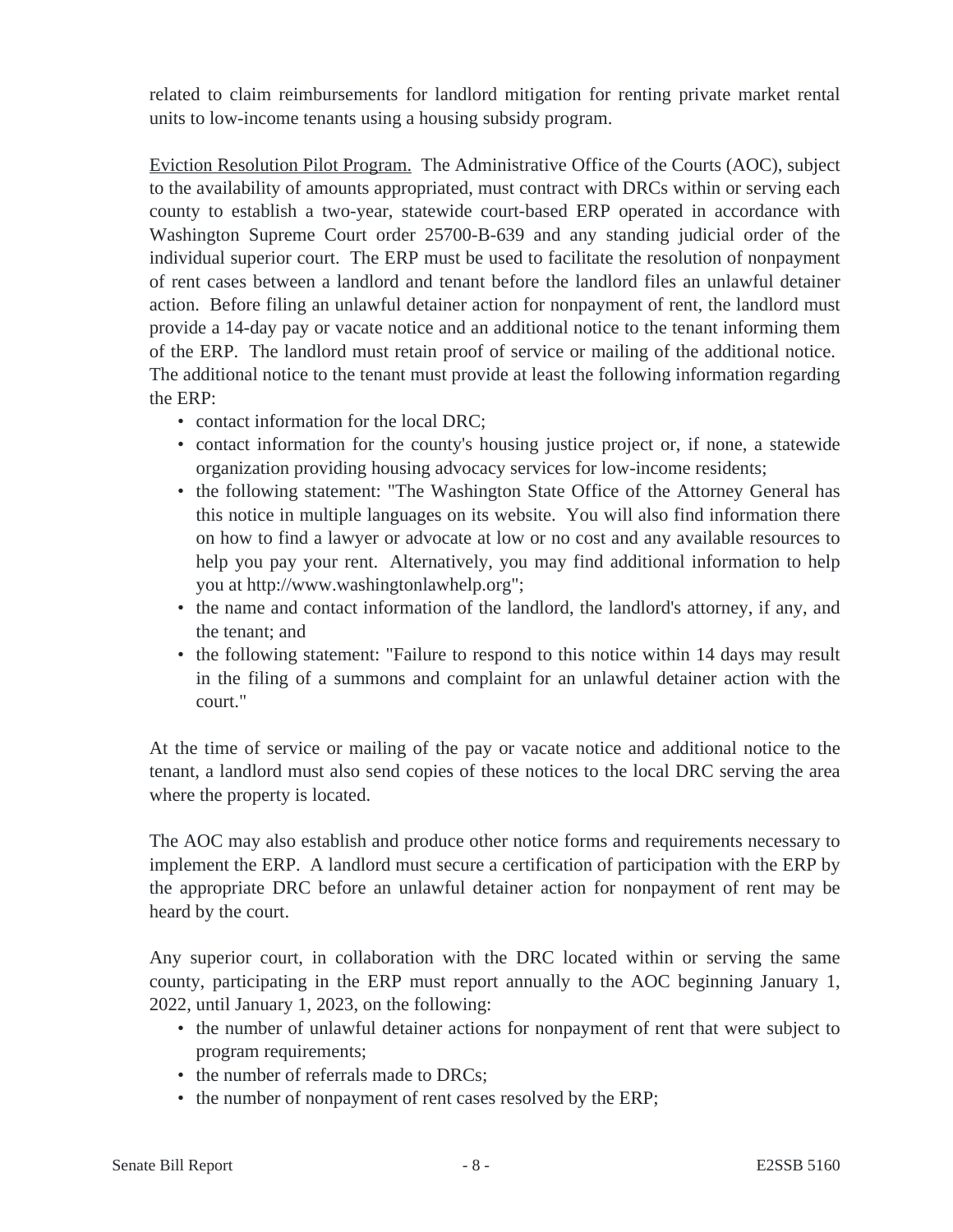- how many instances the tenant had legal representation, either at the conciliation stage or formal mediation stage;
- the number of certifications issued by DRCs and filed by landlords with the court; and
- any other information that relates to the efficacy of the ERP.

By July 1, 2022, until July 1, 2023, the AOC must provide an annual report to the Legislature summarizing the ERP report data shared by the superior courts and DRCs.

Legal Representation of Indigent Tenants. The court must appoint an attorney for an indigent tenant in any unlawful detainer proceeding subject to the availability of amounts appropriated. Prioritization on the provision of legal representation services must be in those counties in which the most evictions occur and to indigent tenants who are disproportionately at risk of eviction. "Indigent" is defined as any person receiving assistance from certain public and medical benefits programs, or with an annual income, after taxes, at 200 percent or below of the federally established poverty level.

OCLA is responsible for implementation of the indigent tenant's right to legal representation services and for the administration of program funds, and the state must pay the costs of such legal representation services. OCLA must contract with attorneys and other agencies to implement legal representation services for indigent tenants within appropriated amounts. OCLA must submit a plan to the Legislature and the AOC within 90 days of enactment of the bill, which shows how and when the legal representation services program will be fully implemented within the 12 months after enactment of the bill.

The uniform 14-day pay or vacate notice for nonpayment of rent is updated to inform tenants of the legal representation mandate and related contact information for qualifying low-income renters, general information regarding DRC services, as well as state and local rental assistance programs listed on the Office of the Attorney General's website. Upon expiration of the ERP:

- a landlord must provide the 14-day notice to the DRC located within or serving the county of tenancy;
- DRCs are encouraged to notify the housing justice project or Northwest Justice Project located within or serving the county in which the DRC is located, as appropriate, once the 14-day notice is received from the landlord; and
- it is a defense to an unlawful detainer eviction if a landlord does not provide the notice to the appropriate DRC.

The eviction summons is also updated to inform tenants of the legal representation mandate for indigent tenants and to provide general information regarding DRC services.

Payment of Rent Into Court Registry. The additional, optional notice for landlords to use in nonpayment of rent cases, instructing tenants with unpaid rent to pay into the court registry the amount of rent allegedly owed or file a sworn statement denying that rent is owing, is